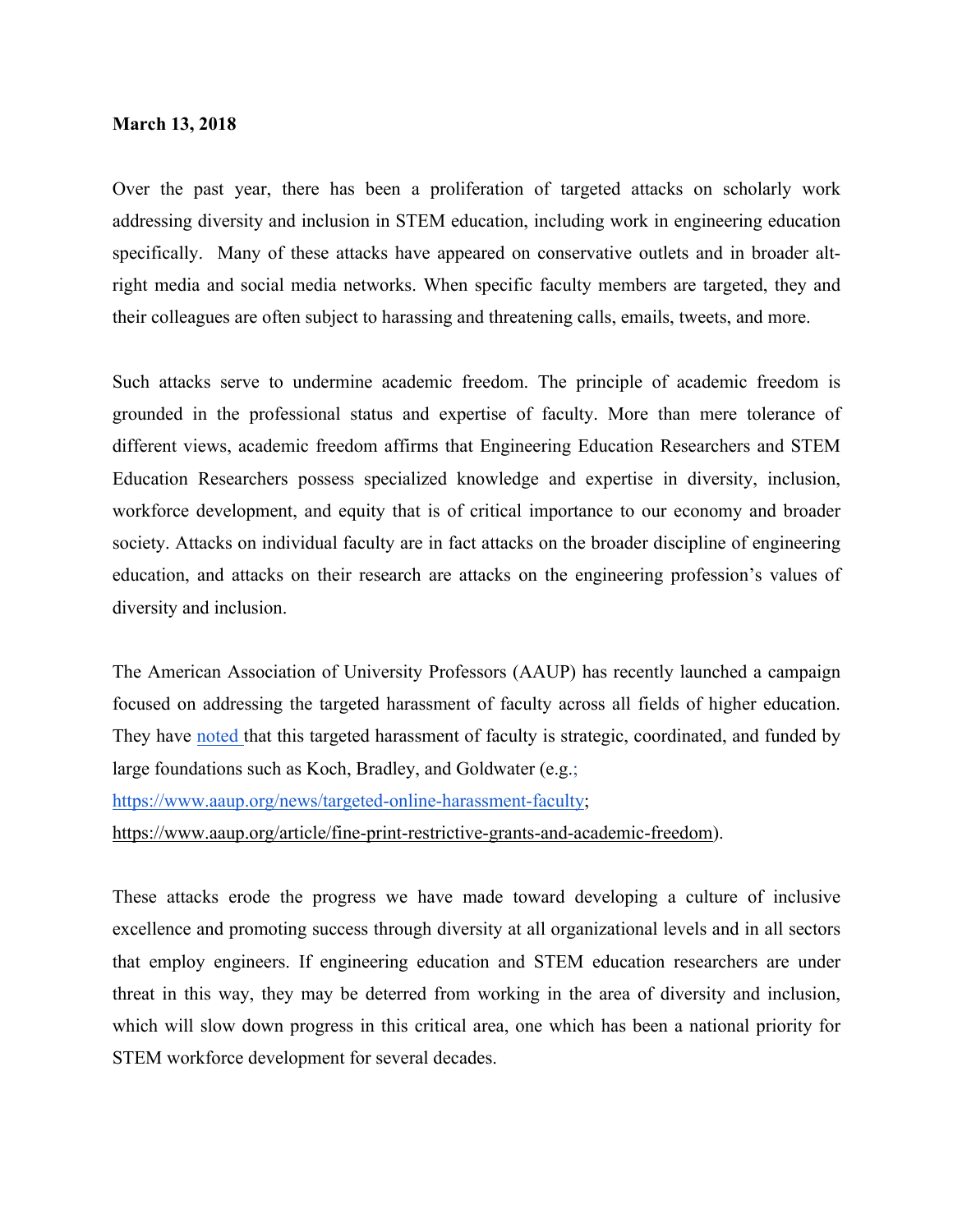The value of diversity and inclusion has been articulated by multiple engineering professional societies including the American Association of Engineering Societies (AAES), American Indian Science and Engineering Society (AISES), American Institute of Chemical Engineers (AIChE), American Nuclear Society (ANS), American Society of Civil Engineers (ASCE), American Society for Engineering Education (ASEE), American Society of Mechanical Engineers (ASME), Engineering Research Consortium of America (ERCA), Institute of Electrical and Electronics Engineers (IEEE), Engineers without Borders (EWB), Mexican American Engineering Society (MAES), National Action Council for Minorities in Engineering (NACME), National Association of Minority Engineering Program Advocates (NAMEPA), National Society of Black Engineers (NSBE), National Society of Professional Engineers (NSPE), Society of Hispanic Professional Engineers (SHPE), Society of Petroleum Engineers (SPE), Society of Women Engineers (SWE), Women in Engineering ProActive Network (WEPAN), Great Minds in STEM, and the National Academy of Engineering, as well as the vast majority of engineering employers such as DuPont, IBM, Intel, Boeing, Shell Oil Company, BP, Chevron, and federal, state, and local governments.

Joining with other organizations such as the AAUP, ASEE commits to support its members who conduct research in the area of diversity, inclusion, and equity. ASEE further encourages other engineering professional societies to join in supporting their members who advocate for diversity and inclusion.

**Universities** can commit to supporting scholars focused on diversity and inclusion research in multiple ways. The AAUP noted in a recent webinar the importance of keeping a focus on protecting the institution's values around academic freedom and diversity and inclusion, especially when media attacks have the potential to make the desire to protect the brand seem allimportant. Universities can defend the expertise and credentials of individual faculty, and defend the legitimacy and value of their disciplines. This is an essential component of defending academic freedom. Ignoring an attack, or simply defending a researcher's free speech rights, tends to undermine the reputation of the individual, their discipline, and ultimately the very enterprise of higher education.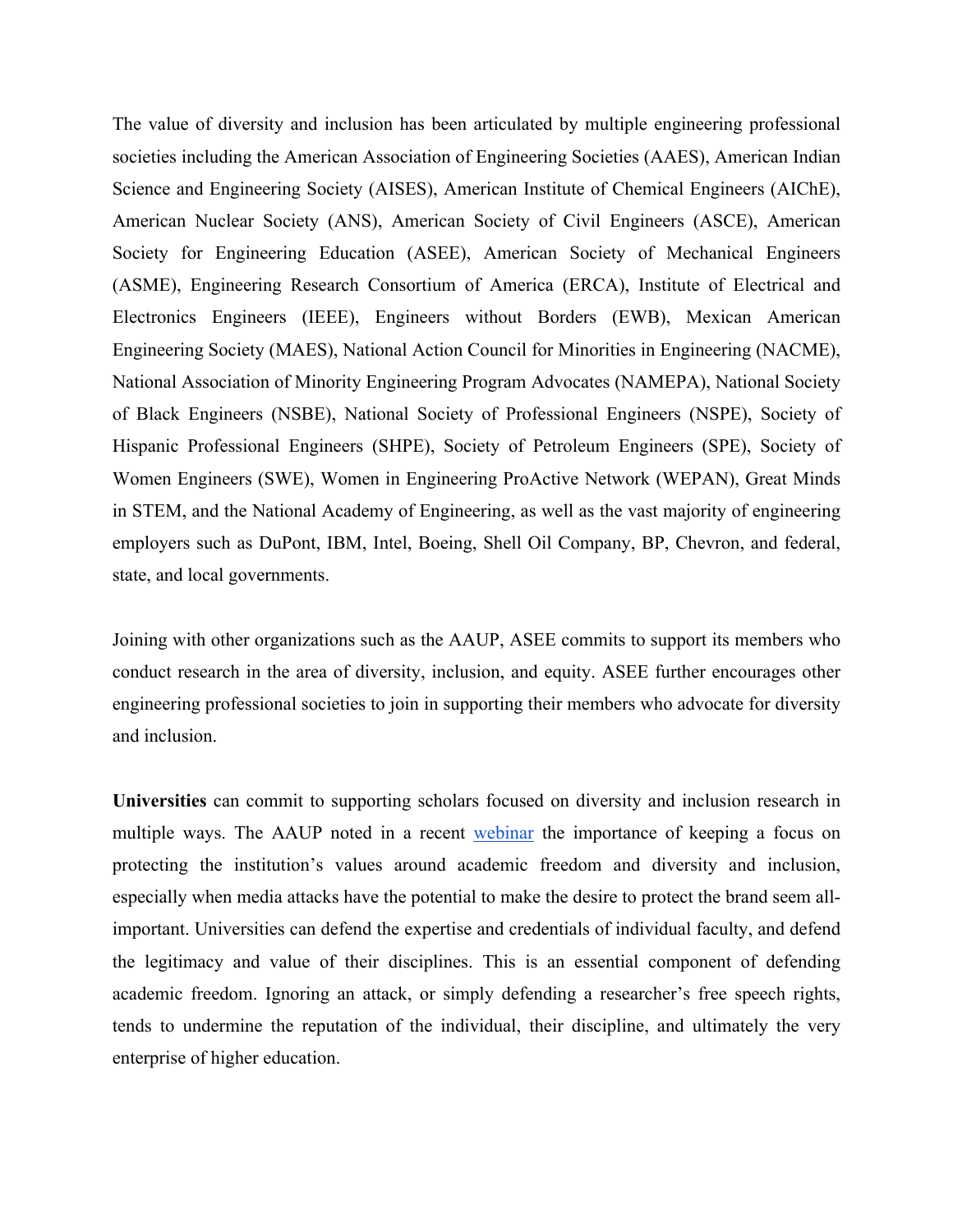Similarly, universities can support their researchers, using existing mechanisms and perhaps developing new tools to close gaps where they exist. One clear priority is the enforcement of existing statutes such as Title IX of the Education Amendments of 1972, Title VII of the Civil Rights Act of 1964, Rehabilitation Act of 1973, the Americans with Disabilities Act of 1990, and the Nineteenth Century Civil Rights Act (amended in 1993). Some appropriate responses may include email filtering, threat assessment, coordination with local, state, and federal law enforcement, and various types of legal action to protect the institution and its activities. It is a crucial time for sharing creative approaches and new strategies that may help universities preserve our core values and missions.

**University Administrators, including Presidents, Deans, and Department Heads** are in a particularly strong position to support their faculty, including ensuring that responses from media and public relations units defend faculty expertise and institutional commitments to diversity and inclusion, following up on measures to ensure the safety and wellbeing of faculty under attack, and pursuing additional ways to strengthen diversity, inclusion and equity in all aspects of university life. Administrators more broadly can work with faculty to develop appropriate institutional policies to defend academic freedom, and prevent and respond appropriately to harassment.

**Faculty Peers** can take steps to actively defend scholars under attack, individually and collectively, both at their local institution and on other campuses. Possible actions include learning more about targeted harassment of faculty; speaking out about the issue in public and scholarly fora, both to defend academic freedom and to condemn attacks on colleagues; continuing their own scholarship undeterred; collaborating with scholars under attack to lend clout where it may have been diminished; offering a listening ear; and working on strengthening institutional policies to protect academic freedom and aid scholars under attack.

**Students** can educate one another about organized groups that undermine higher education, particularly on their local campus; they can use their voices to speak out about harassment of faculty and other students; they can support faculty members who have come under attack by insisting they continue with their teaching and research activities. Finally, they can use their voices as engineers to advocate for the values of the engineering profession.